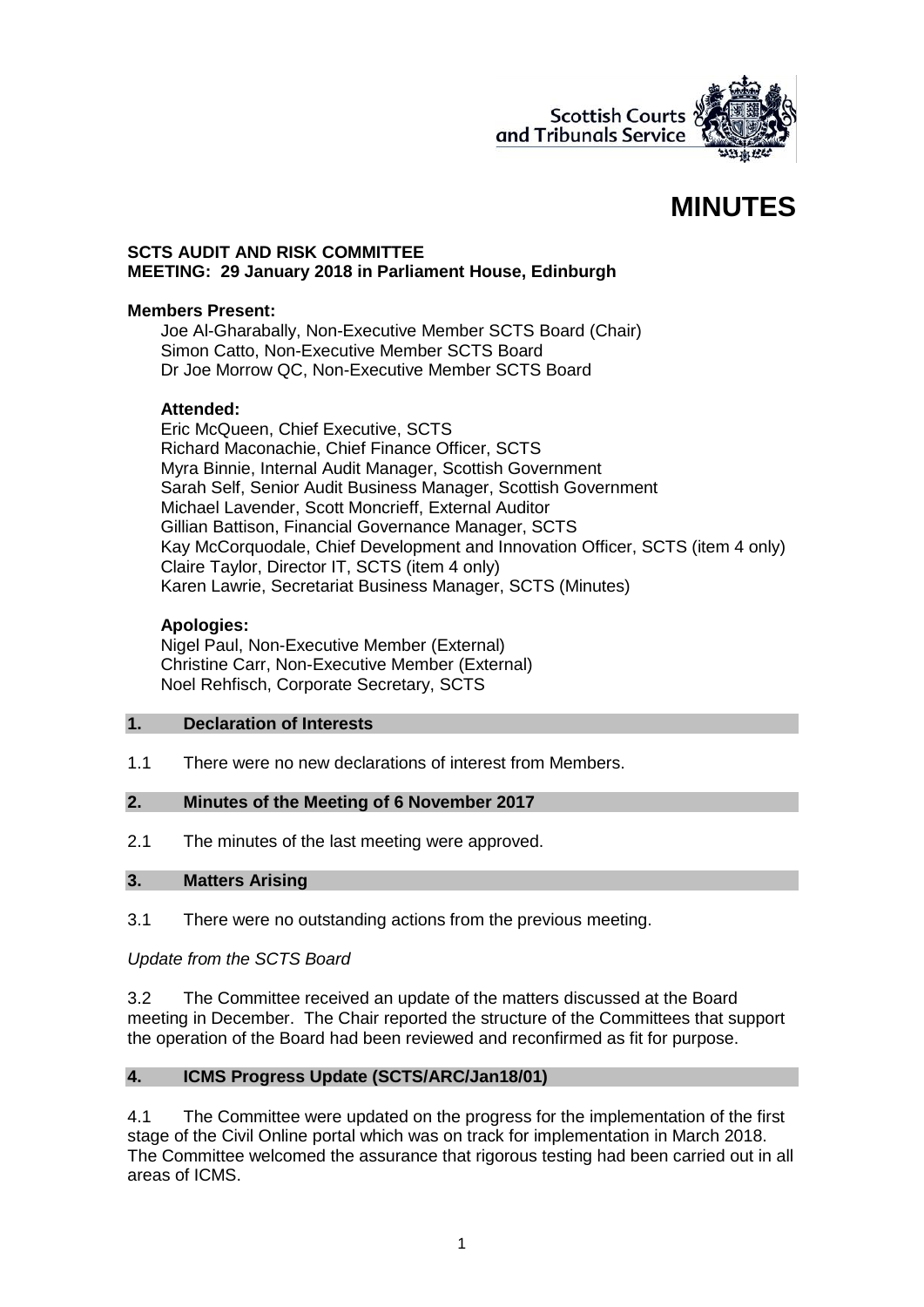4.2 It was noted that a Delivery Gateway Review would take place in mid-February. The report from the Review would be shared with the Committee on completion.

# **Action: The Executive to share the report from the Delivery Gateway Review on ICMS with Committee Members.**

4.3 Members welcomed sight of the draft ICMS Business Case and offered constructive feedback to help clearly articulate the rationale behind the increased cost and timescale. The feedback would be considered by the Executive and incorporated in to the draft business case. It was anticipated that the business case would be finalised by the end of February.

# **5. Internal Audit Update (SCTS/ARC/Jan18/02)**

# *Progress Report 2017-18*

5.1 Internal Audit reported on the progress on the 2017-18 Audit Plan. Two of the five planned audits had been completed, one field work competed with draft report issued and two audits in progress. Three of the four planned follow-up audits had also been carried out. Members were pleased to note that Internal Audit remained on track to fully complete the 2017-18 programme.

5.2 The emerging conclusions from the recently completed review of Contract Management were discussed. It was agreed that the final report would be circulated to the Committee on completion and discussed at the next meeting.

## **Action: The Executive to circulate the Contract Management Report to the Committee when concluded.**

5.3 The potential areas of coverage and timetable for the Audit Plan 2018-19 were outlined and welcomed by the Committee. The final plan would be agreed with the SCTS Accountable Officer and shared with the Committee in advance of the new audit year commencing in April.

### **Action: Internal Audit to share the finalised Audit Plan 2018-19 with the Committee in advance of the new audit year.**

# **6. External Audit Annual Audit Plan (SCTS/ARC/Jan18/03)**

6.1 External Audit presented their work plan for the 2017-18 external audit of the SCTS. The work plan outlined the core elements of their work and proposed timeline of key activities.

6.2 The audit plan detailed the approach that will be taken to the audit of the SCTS annual report and accounts. The Committee discussed the key account reconciliations which were considered to be a key audit risk, and the action that should be taken by the Executive in the interim.

# **7. Action Tracker – Risks, Impacts and Resources (SCTS/ARC/Jan18/04)**

7.1 The Action Tracker was considered by the Committee. Members were content that previous discussions on the prioritisation and rating levels had been reflected in the current document and with the progress made in closing actions. It was agreed that the document would continue to be presented for review at each meeting.

# **8. Annual Whistleblowing Report (SCTS/ARC/Jan18/05)**

8.1 The Committee received their annual report on the SCTS Whistleblowing Policy. The executive reported that the policy had been reviewed during the course of the year